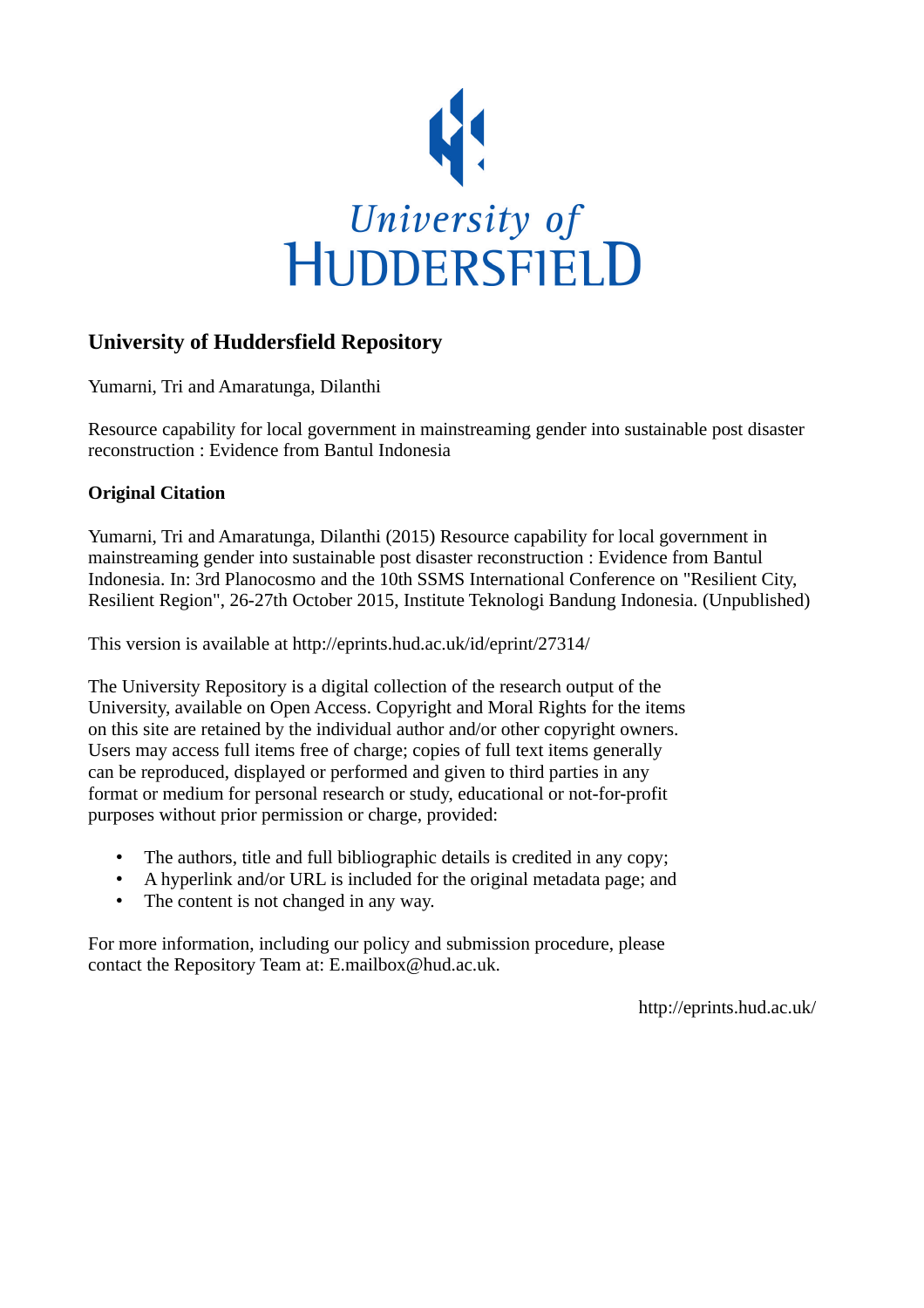# RESOURCE CAPABILITY FOR LOCAL GOVERNMENT IN MAINSTREAMING GENDER INTO DISASTER RISK REDUCTION: EVIDENCE FROM BANTUL INDONESIA

Tri YUMARNI\*, Dilanthi AMARATUNGA\*\*

Jenderal Soedirman University, Central Java, Indonesia \* Global Disaster Resilience Centre University of Huddersfield UK \*\*

ABSTRACT: Understanding how local government responds to gender vulnerability and gender capacity is important to make cities safer both for women and for men. However, little is known on how local government is empowered in terms of provision of capacity, resources and abilities to mainstreaming gender into disaster risk reduction and community resilience. The case of Bantul post-earthquake reconstruction Indonesia pinpoints district government capability is vital to promote gender equality within local disaster risk reduction and resilience. The district government capability means the ability of local government to organise resources, competence and knowledge to meet the needs and concerns of women and men within disaster risk reduction process. This capability has been transformed into their ability in institutional and human resources policy and for providing financial, technical and leadership capabilities to promote gender equality into local disaster risk reduction and resilience. Experience of Bantul earthquake reconstruction shows an achievement has been made by this district in terms of local capability in mainstreaming gender. Among the most important factors related to district capability are women leadership, support from non-government organisations, women participation, financial resources and capacity of local gender institutions. The findings highlight the value of mainstreaming gender for disaster risk reduction, but policymakers should aware key resources capabilities that are needed to achieve effective implementation.

*KEYWORDS*: local government capability, gender mainstreaming, disaster risk reduction

#### **1. INTRODUCTION**

Gender and built environment studies highlight that gender mainstreaming is one of important aspects that should be considered to create effective disaster risk reduction and community resilience (Delaney & Shrader, 2000; Ariyabandu & Wickramasinghe, 2003). Increasing decentralisation across developing countries during the last three decades has transformed local government into the central actor in local development (World Bank, 2008). They have now been given many responsibilities, provided with

increased resources, and allowed greater autonomy to decide local policies and services at promoting sustainable development. Hence, the capability of local government in managing disaster risk reduction and building local disaster resilience including integrating gender mainstreaming strategy into local disaster risk reduction and resilience is vital (UNISDR, 2012). However, it is less understood how local government responds to gender vulnerability and gender capacity to make their cities safer both for women and for men.

Joint International Conference of The 3rd PlanoCosmo & The 10th SSMS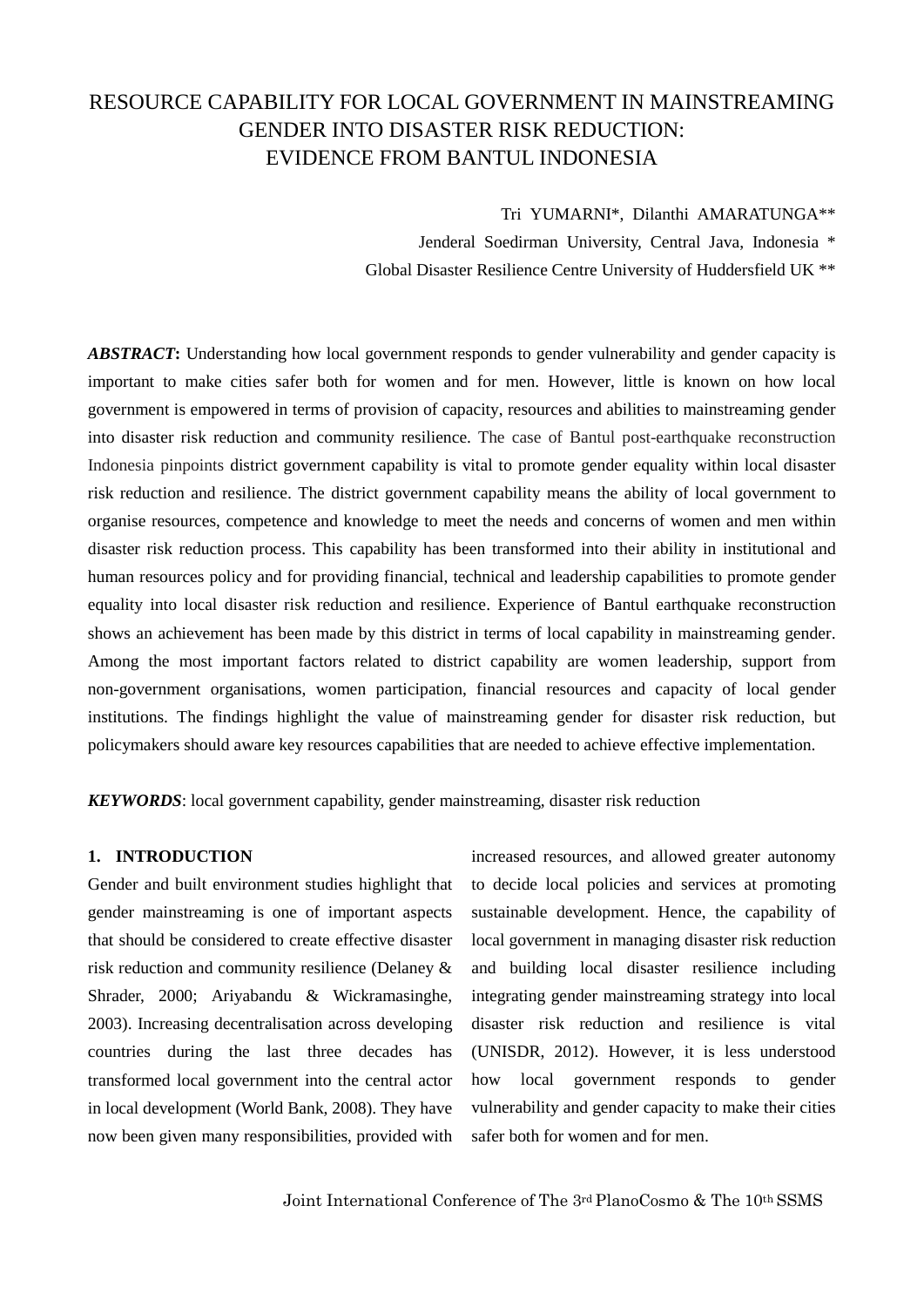The objective of this study is to flesh out the capability requirement of local government institution in mainstreaming gender that can act as a useful guide for policy makers and implementers in integrating gender mainstreaming into local disaster risk reduction strategy and building resilience. In doing so, it explores drivers of mainstreaming gender within local level disaster risk reduction and resilience. It addresses gender mainstreaming issues within earthquake regions in Indonesia, in particular in Bantul district of Yogyakarta province.

#### **2. METHODOLOGY**

The research is an exploratory and intrinsic case study. Primary data was collected through in-depth interviews with 18 informants from policy makers, NGOs, and local leaders who dealt with and had knowledge post-earthquake reconstruction at Bantul. In addition to in-depth interview, a set of questionnaire measuring local government capability in mainstreaming gender was distributed to 100 key policy makers, implementers and community leaders both from government and from NGOs involve at disaster policy and management in Bantul district. The questionnaire was administered in June 2013 and completed January 2014.

Qualitative data were analysed using qualitative content analysis in particular to explore how local government response to earthquake disaster. It requires in-depth enquiry about respondent's attitudes and opinions about these issues (Remenyi et al., 1998). Meanwhile, quantitative data were *t*-statistics in particular to identify key determinants of local resources capability for mainstreaming gender into disaster risk reduction and resilience (Child, 2006).

### **2. FINDINGS**

Integrating gender within post-disaster reconstruction management is important to achieve sustainable reconstruction. Enarson and Chakrabarti (2009) points out that when women are empowered, they have the capacity and the inner will to improve their situation and gain control over their own lives and families. Hence, women are not only vulnerable to natural disaster but they are also effective actors or agents of change in relation to both mitigation and adaptation (Delaney & Shrader, 2000). Women often have indigenous skills, knowledge and expertise that can be used to create community resilience and sustainable post disaster reconstruction strategies. Furthermore, women's responsibilities in households and communities, as stewards of natural and household resources, positions them well to contribute to livelihood strategies adapted to changing environmental realities.

Mainstreaming gender into post-earthquake reconstruction in Bantul shows that women grassroots have insight, information, experience, networks and resources vital to ensure sustainability of reconstruction outcomes. None of the three dimensions of sustainable development can be achieved without long-term investments in economic, social and environmental capital. In Bantul, reconstruction of housing, water and sanitation were not only creating healthy environments of affected communities but also protect land and its ecosystem from disasters in the future. Women grassroots include women voluntary labour organisations, women credit and saving associations, and women family welfare groups have vital roles in achieving sustainable post-disaster reconstruction through their capacity in improving environmental, social and economic sustainability.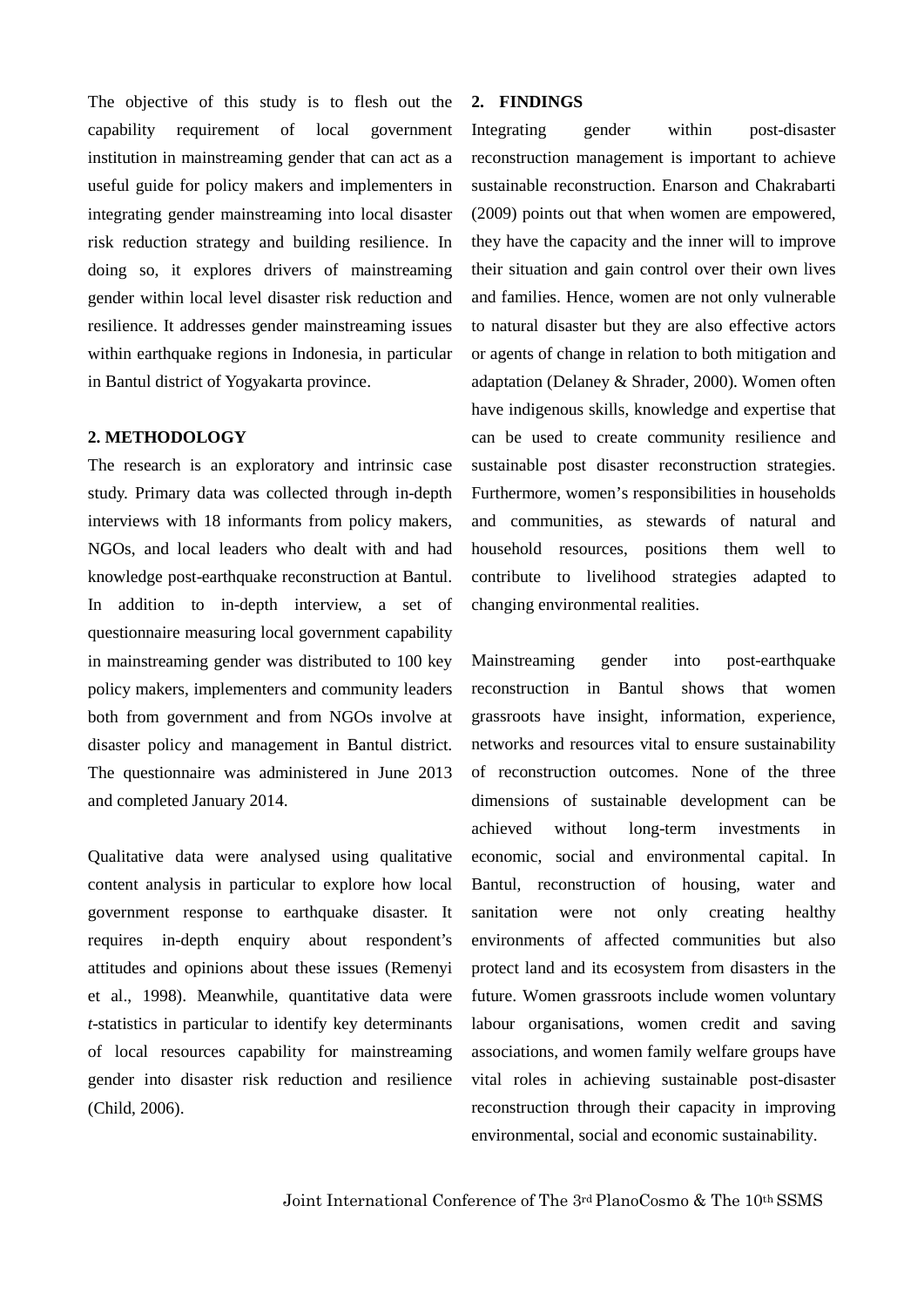Women grassroots organisation have involved in various activities to maintain environment. For example, they have promoted to use organic farming and food production rather than modern farming using pesticide. Organic agricultural products (i.e. organic rice, fruits, and vegetables) have become an iconic product of Bantul district since reconstruction. Women roles in creating friendly housing environment were shown across villages. Women grassroots mobilise themselves to plant green trees along villages roads and garden. They established *TOGA* (*Tanaman obat keluarga*) groups, which is purposed to protect and to plan indigenous herbs and medical plantation around the houses. Debris and savage management were another issue in which women groups involved to solve it through creative waste recycle contribution (i.e. rubbish bank arcade, vertical garden from soda bootless, and handicrafts). Women were also actively involved within village voluntary labor or *kerja bakti* and *kampong* improvement program, which aims to create and to maintain healthy and clean community environment across villages.

Women roles in creating social sustainability in Bantul were shown from their activities in creating community safety and security, strengthening community social capital, enlarging access to public services, and improving village decision making. As a women activist explains the following: *"women groups across villages have engaged to maintain community security…for example they mobilise themselves to patrol and to monitor around communities in the morning when their husband going to works..."* (Interview with a women activist). Moreover, women across the village were involved within *Posyandu*, a community based vehicle to improve child and mother survival and development. *Posyandu* addresses basic maternal and child health problems such as family planning, antenatal care, immunization, simple diarrhoea intervention and nutritional problems, which are identified and tackled at the community unit level. Through this group, women and children can get cheap and free access to health services provided by the government.

With regard to economic sustainability, women role at improving well-being is vital given the increasing of women poverty following earthquake. Generating income to support their families was a priority for most of the women in Bantul. However, to start their own business most of them did not have enough funding. Therefore, women grassroots organisation initiates to build Rotating and Saving Credit Association (ROSCAs) where each member can access funding. In some villages ROSCAs have enlarge their activities as an income generator. As a women activist explains the following: "*Not only do we save money by circulating low-interest loans but also we have started making and selling products such foods and drinks with the money that we have saved. The profits from the sales go back to our savings group. So it gives us both an income and great empowerment (Interview with a women activist).* Many ROSCAs work together with local government to facilitate loan from government and technical assistantship to rebuild business and to promote the growth of new micro and small enterprises. Gender inclusiveness is strongly embedded in promoting local economic program to ensure sustainability.

The effectiveness of gender mainstreaming in Bantul's local government cannot be separated from a good cooperation with communities and NGOs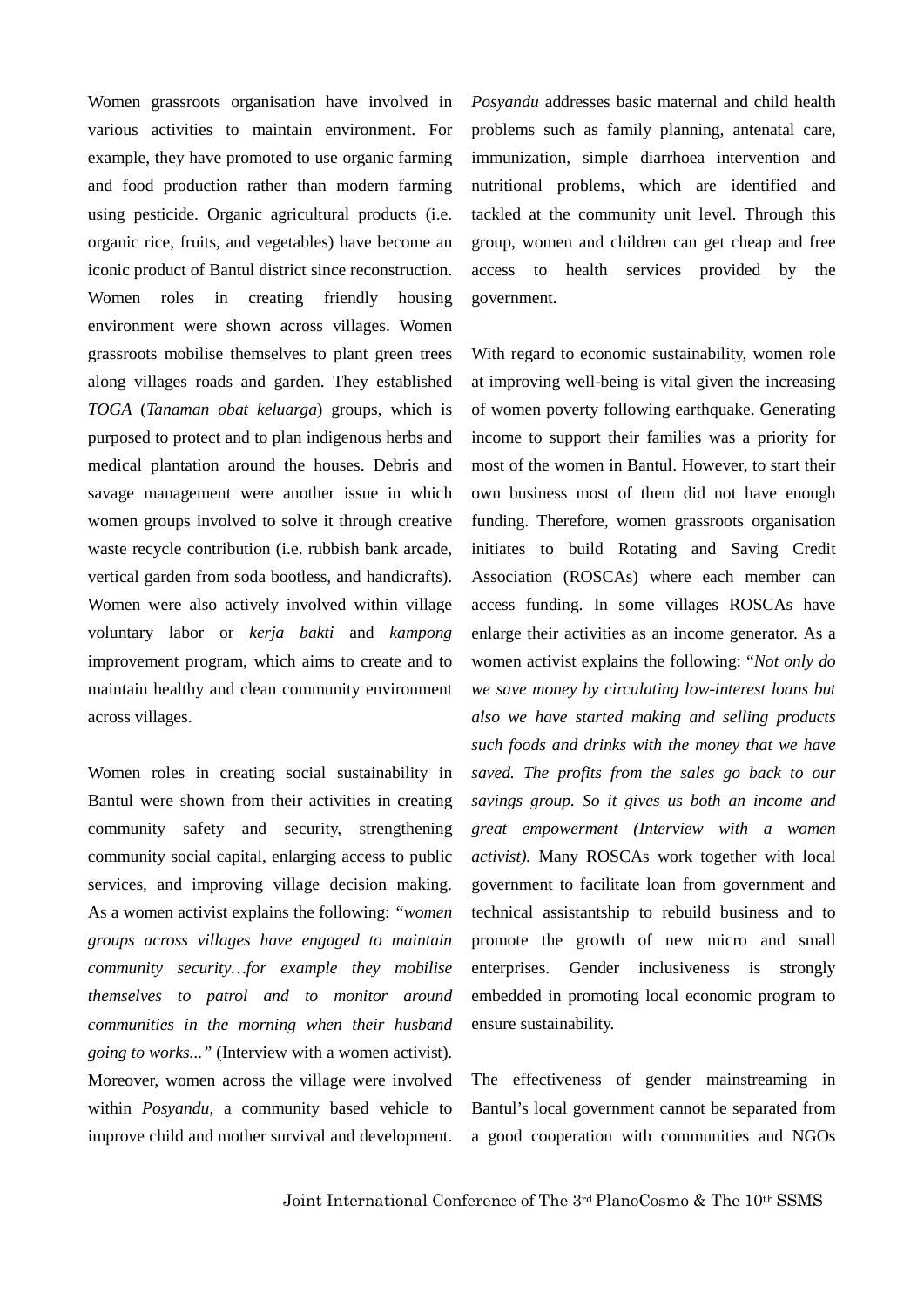during re-building communities. Table 1 shows results of resource local capability assessment conducted among policy makers, implementers and community leaders involved during reconstruction process. The term capability in this study means the ability of government and communities to organise assets, competence and knowledge to protect gender vulnerability and improve their resilience from a disaster's potential effects and how it has been transformed into local ability in institutional and human resources policy for effective implementation and providing financial, technical and leadership capabilities which are specifically relevant to the situational contingencies of a given community disaster.

Table 1 Resource local capability assessment of mainstreaming gender into DRR

| mean | t-statistics |     | rank |
|------|--------------|-----|------|
|      | t            | sd  |      |
| 4.8  | 58.9*        | 0.5 | 1    |
| 4.8  | $58.5*$      | 0.5 | 2    |
|      |              |     |      |
|      |              |     |      |
| 4.7  | 58.8*        | 0.5 | 3    |
|      |              |     |      |
| 4.7  | $58.4*$      | 0.5 | 4    |
|      |              |     |      |
|      |              |     |      |
| 4.7  | $56.6*$      | 0.5 | 5    |
|      |              |     |      |
| 4.7  | $56.6*$      | 0.5 | 6    |
|      |              |     |      |
|      |              |     |      |
| 4.7  | $56.6*$      | 0.5 | 7    |
|      |              |     |      |
| 4.7  | $57.6*$      | 0.5 | 8    |
| 4.6  | $57.3*$      | 0.5 | 9    |
| 4.6  | $56.5*$      | 0.5 | 10   |
|      |              |     |      |
|      |              |     |      |

 $*P < 0.01$ 

The assessment of local capability in mainstreaming gender into disaster risk reduction shows that strong women leadership, support from NGOs, high women groups participation, adequate financial resources and capacity of local gender institution are among the most important factors for effective

mainstreaming gender in Bantul district. Strong women leadership and high women groups participation represents the important of integrating gender capacities within disaster risk reduction. Hence, gender capacities reflect skills, relationships and knowledge gained particularly through women's life experience.

In hazardous environments, women's capacities are frequently credited though women leadership at the grassroots level and women group networks and skills that are vital survival and recovery resources in risky environments. Such gendered capacities are essential to increase the capacity of communities to adapt to identify and mitigate known hazards, adapt to change and recover from disaster in ways that reduce future vulnerability to hazards and disasters. In Bantul for example, women grassroots organisation have insight, information, experience, networks, and resources vital within disaster relief and reconstruction as it is increasing resilience and sustainability of reconstruction outcomes. Meanwhile, support from non-government organisations particularly International donors are related to adequacy financial support for rebuilding communities. In the case of Bantul's reconstruction, abundance support from International and national donor helps communities not only in providing financial resources but also in providing gender expertise. Existing gender expertise is useful to enhance the effectiveness of gender mainstreaming in reconstruction process. Capacity of local gender institution focuses on ability of district institutions especially women empowerment agency in promoting gender equality within each process of reconstruction. Effectiveness of local women empowerment agency is vital since they have responsibility to ensure gender inclusiveness after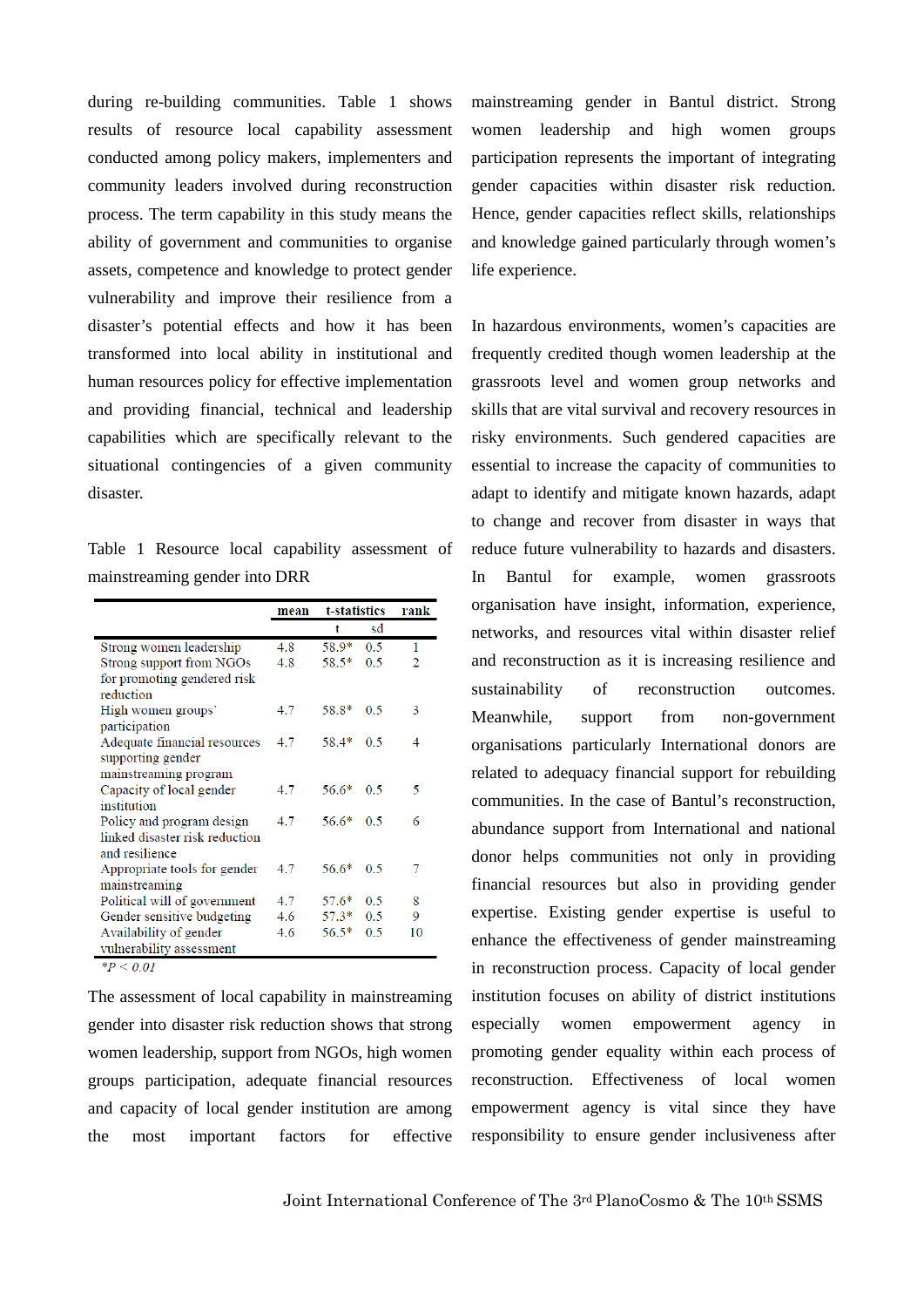reconstruction finished and all international donors leave Bantul.

2002).

#### **3. DISCUSSION AND CONCLUSION**

Mainstreaming gender into disaster risk reduction and resilience requires not only standard planning practices but also the capability to manage it because the key characteristics of disaster that unequal to women (Fothergill, 1996). Gender mainstreaming disaster reduction is the process of assessing the implications for women and men of any planned action to reduce hazards, prevent, and mitigate the effects of disasters. It is a strategy for making women's as well as men's concerns and experiences an integral dimension in the design, implementation, monitoring and evaluation of policies and programs such that inequalities between men and women are not perpetuated through the process of disaster management (Enarson and Chakrabarti, 2009).

Increasing decentralisation across developing countries during the last three decades has transformed local government into the central actor in local development (World Bank, 2008). Hence, local government capability in mainstreaming gender determines the effectiveness of disaster risk reduction and resilience. Local government capability encompasses the ability to use and access needed resources beyond actual resource availability. It is often rooted in resources which are endogenous to the community and which rely on traditional knowledge, indigenous skills and solidarity networks. The ways in which capabilities are mobilised in times of crisis reflect coping strategies. Coping strategies refer to the manner in which people and institutions use existing resources to achieve various beneficial ends during unusual, abnormal and adverse conditions of a disaster process (UNISDR,

Lesson learn from Bantul's case it is identified some essential local capability for mainstreaming gender into the process of disaster risk reduction and resilience. Some of them confirm Moser and Moser (2005) findings. This essential gender mainstreaming capability includes: (1) strong leadership and political will of government for mainstreaming gender equality; (2) ability of gender institution to ensure gender representation; (3) availability of gender analysis using gender disaggregate data; (4) adequate gender expertise who understand gender policy design in the contexts of disaster management; and (5) existing policy and program design which is linked to all aspect of disaster risk reduction and resilience.

Moreover, increasing gender vulnerability and neglecting gender capacity are two main gender inequality issues within disaster reconstruction, which challenges to achieve sustainability of reconstruction. Lesson from Bantul local government shows that gender mainstreaming strategies within sustainable reconstruction should not only incorporate strategies for protecting women vulnerability but also strategies for promoting women capacity. Both strategies are needed to create gender equality and women empowerment, which both are fundamental for sustainable reconstruction.

Table 2 show a summary of research findings that identify types of gender vulnerability and capability requirements within each stage of disaster risk reduction. Following Coppola (2008), disaster risk reduction can be divided five stages: mitigating, preparing, responding and recovering. Within mitigation stage types of gender vulnerability, which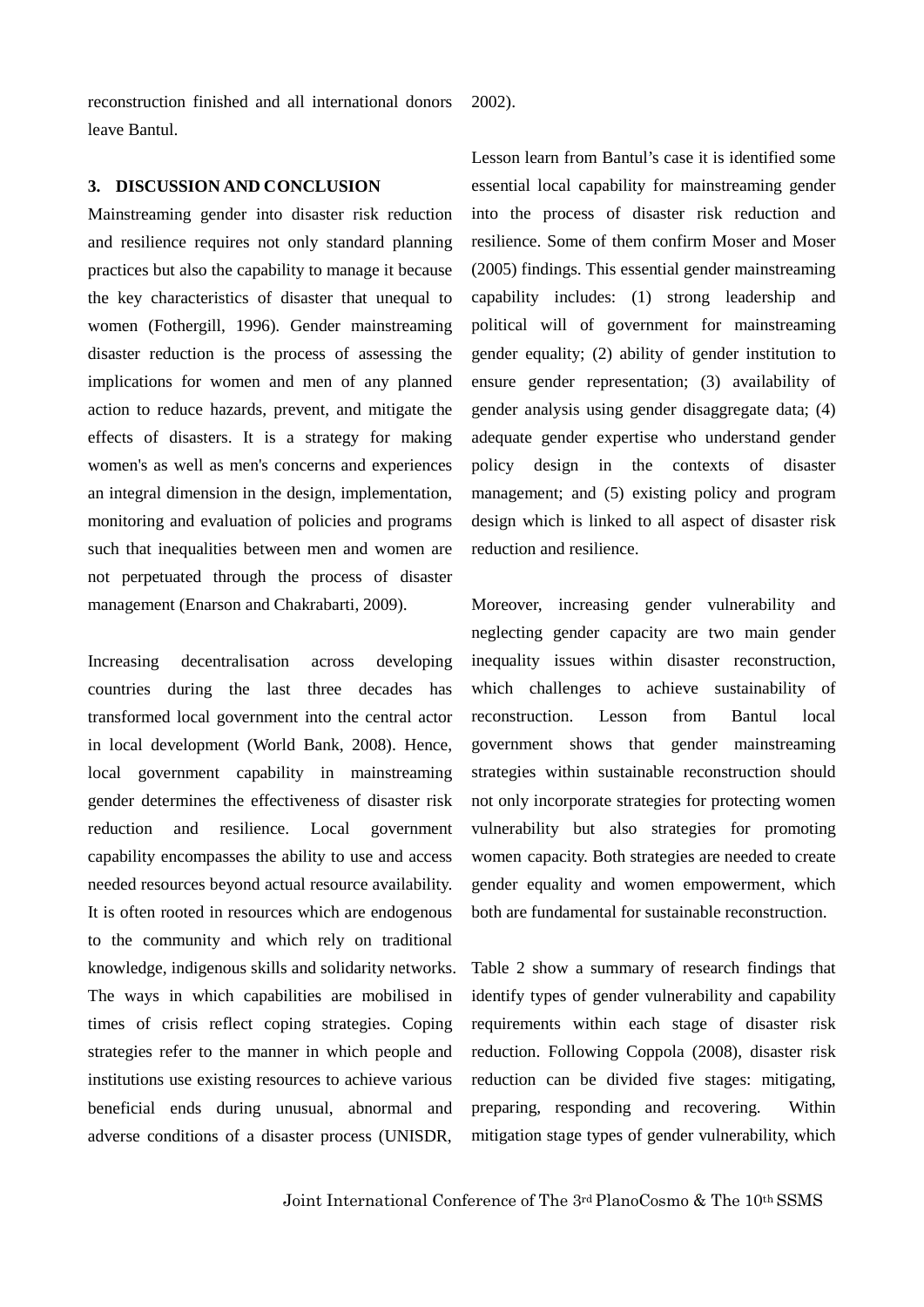often reveals is lack of women access in promoting hazard mitigation process. In this stage, institutional and human resources, policy for effective implementation and financial, technical, and leadership-related capabilities must address evaluation, monitoring and dissemination in order to produce a gendered sensitive warning system and gendered sensitive risk and disaster assessment.

Table 2 Gendered related capability requirement within disaster risk reduction and resilience

| Stage      | Types of gender<br>vulnerability                                                                                                                               | process                                                                                             | capability<br>requirement                                                                   | output                                                                                    |
|------------|----------------------------------------------------------------------------------------------------------------------------------------------------------------|-----------------------------------------------------------------------------------------------------|---------------------------------------------------------------------------------------------|-------------------------------------------------------------------------------------------|
| Mitigating | Lack of women access<br>and voices in hazard<br>mitigation                                                                                                     | Identify and<br>analyse risks<br>associated gender                                                  | Evaluation.<br>monitoring<br>and<br>dissemination                                           | A gendered<br>sensitive warning<br>system and<br>gendered risk and<br>disaster assessment |
| Preparing  | Lack of women access<br>and voices in disaster<br>risk education and<br>dissemination<br>Lack of women access<br>to gendered disaster<br>training and exercise | <b>Educate</b> and<br>disseminate<br>gender sensitive<br>disaster risk<br>reduction                 | Planning.<br>exercise.<br>training, and<br>logistics<br>management<br>expertise             | Gendered sensitive<br>education program<br>on disaster risk<br>reduction                  |
| Responding | Lack of women access<br>to emergency and relief<br>services                                                                                                    | Emergency and<br>relief services<br>meet gender<br>needs and<br>concerns                            | Need<br>assessment<br>coordination.<br>information<br>exchange and<br>logistic<br>expertise | Gendered sensitive<br>emergency and<br>relief system                                      |
| Recovering | Shortage of women<br>voices and leadership<br>within recovery and<br>reconstruction process                                                                    | Restore women<br>well-being and<br>improve their<br>disaster coping<br>strategies and<br>resilience | Disaster<br>recovery and<br>reconstruction<br>assistance<br>skill                           | Gendered sensitive<br>recovery and<br>reconstruction                                      |

In preparedness stage, women often have lack access to disaster risk education and dissemination. Hence, all related capabilities must tackle planning, exercising, training and having logistic management expertise with sensitive to the gender needs and concerns. In response stage, women limited access to emergency and relief service often challenges for effective disaster response. The capabilities are required to address the importance of gendered sensitive need assessment, networking and communication, and logistics management. The purpose of this stage is to achieve a gendered sensitive emergency and relief system. In recovery stage, one of major gender issues is that a shortage of women leadership and voices in recovery and reconstruction. The capabilities needed to restore women well-being and improve their coping strategies and resilience for possibilities of future disaster.

Therefore, it is important for local governments to recognise and aware each types of gender vulnerability and capability that required for formulating disaster risk reduction and resilience policy and plan. Gender disaster vulnerabilities arise from barriers to resilience and a root cause of increased risk for community resilience. Gendered vulnerabilities reduce the capacity of families and communities to anticipate, survive, resist and recover from disasters. In the long term, gender vulnerabilities may result in unsustainable reconstruction and community development. Effective gender mainstreaming strategies should tackle both issues of vulnerability and capacity in the same time.

### **REFERENCES**

- Ariyabandu, MM and Wickramasinghe, M (2003), *Gender dimensions in disaster management. Colombo*, ITDG: South Asia Publication.
- Bantul Bureau of Statistics (2006), *Bantul in number 2006*, Bantul: BPS.
- Bantul Bureau of Statistics (2013), *Bantul in number 2013*, Bantul: BPS.
- Bantul Agency for Planning and Development (2008), *Reconstruction in Bantul 2006-2011*, Bantul: Bappeda.